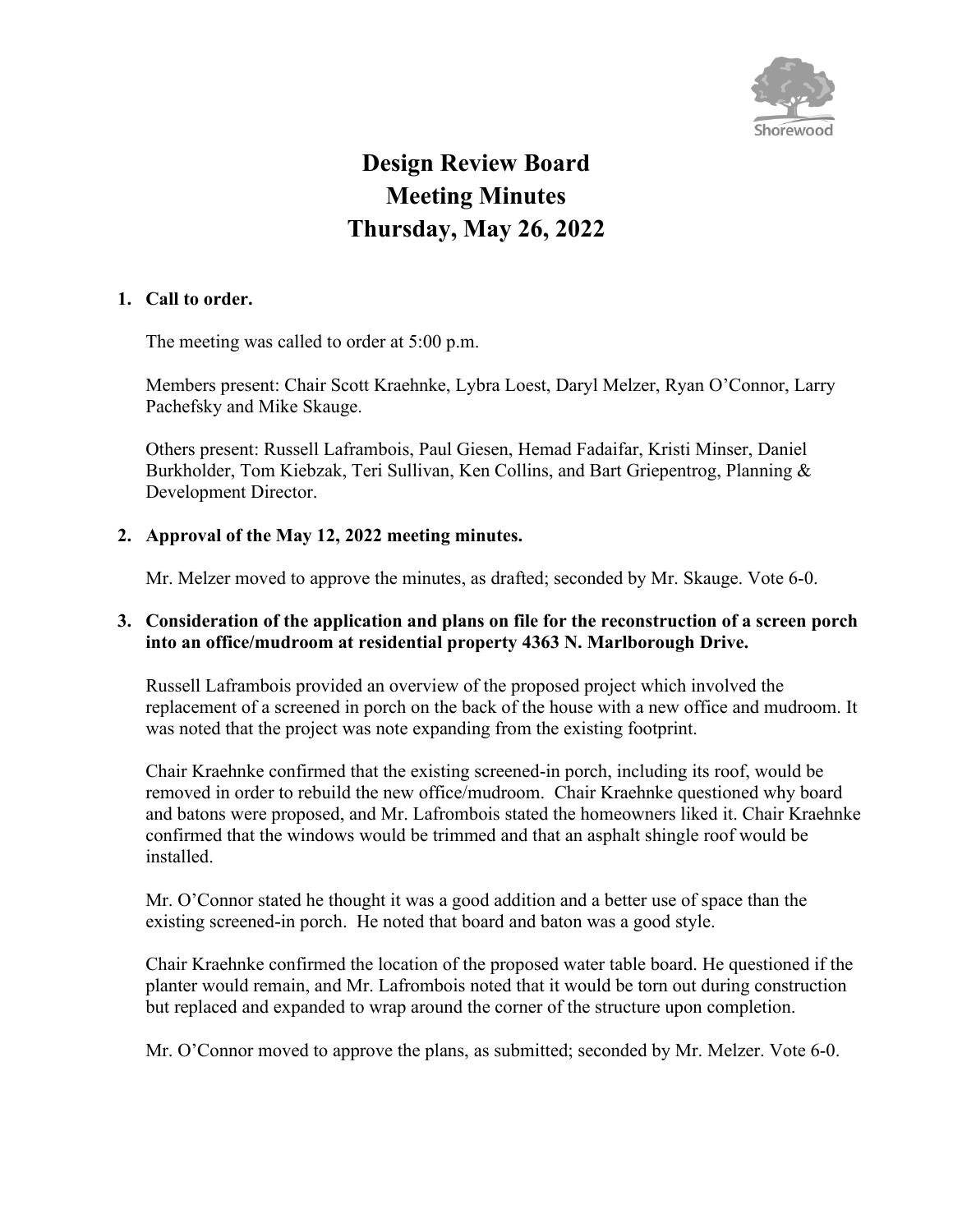## **4. Consideration of the application and plans on file for the construction of a dormer at residential property 4253 N. Larkin Street.**

Paul Giesen was present to discuss this item. He noted that the existing street-facing gable did not have an adequate ridge height to provide usable space on the second story. He stated that the existing gable would be removed and raised with the addition of sidewalls to create an owner's bedroom. He detailed that the dormer would be wrapped in lap siding to match the existing dormer on the rear of the house and that all windows and trim would match. He noted that a canopy was being added above the front door as well.

Mr. O'Connor noted that the existing gable was a faux double-gable and questioned which dimension the new gable would coincide with. Mr. Giesen noted that a portion of the front of the house is stepped back four inches and that the new gable would match the outer wall. He noted that the floor framing would be extended so that the lap siding would be on top of the face of the brick. He noted that a soffit would be installed above the recessed portion of the elevation with the medallion on it.

Chair Kraehnke questioned how the siding on the new sidewall in the proposed north elevation met up with the existing brick. Mr. Giesen stated that they also looked at squaring that wall off with siding or even extending it beyond the window, but opted for this version, which he believed worked better. He also noted that they could have tried to find matching brick to finish the whole wall but stated that would result in an outside brick corner. Chair Kraehnke stated that he would have chosen to square off the wall by extending the siding beyond the window and questioned if anyone else had any thoughts. Mr. O'Connor stated that the situation was not ideal, similar to the remnant that was being created with he recessed wall on the front elevation with the medallion. Mr. Skauge suggested that changing it from what is currently proposed would make it more awkward. Mr. Pachefsky questioned if brick to match could be found, and Mr. Giesen said it would be difficult to match both color and texture and that not enough could be salvaged from the front.

Mr. Skauge moved to approve the plans, as submitted; seconded by Mr. O'Connor. Vote 6-0.

## **5. Consideration of the application and plans on file for the window modifications at residential property 1814 E. Olive Street.**

Hemad Fadaifar was present to discuss this item. Director Griepentrog noted that plans for window modifications at this property were approved in 2021, but since that time the plans have changed. Mr. Fadaifar stated that he believed the new plans, which involved four casement windows with grids to match the existing windows, are the most honest looking to the rest of the house.

Mr. Pachefsky stated that these plans looked much better and confirmed that the new window style was cottage. Mr. Fadaifar also noted that he now plans to keep the existing milk chute. Chair Kraehnke confirmed that the current plan was stucco and noted that it should be able to be patched well. He stated that the revised plans were an improvement.

Mr. Pachefsky moved to approve the plans, as submitted; seconded by Mr. Skauge. Vote 6-0.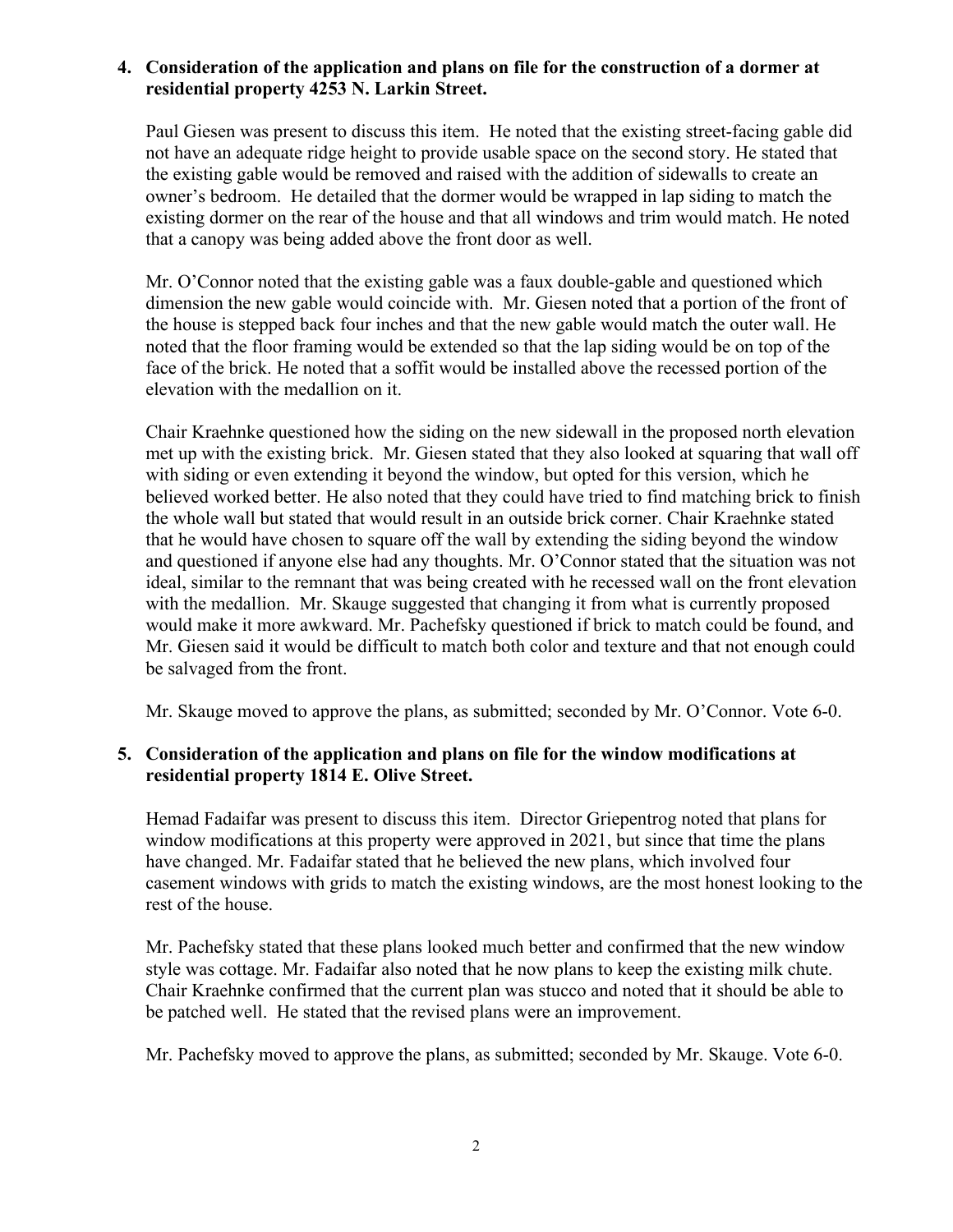## **7. Consideration of the application and plans on file for a rear one-story addition at residential property 1828 E. Kenmore Place.**

Kristi Minser and Daniel Burkholder were present to discuss the item. Ms. Minser noted that the new addition would be coming off the back of a previous addition in the rear yard. She noted that it would be shifted slightly to the east to avoid being placed in the side yard setback.

Chair Kraehnke questioned if any demolition was proposed. Ms. Minser noted that the east wall of the existing addition would be demolished and pushed further east by approximately 20 inches. Mr. O'Connor questioned why the new wall wouldn't be pushed further to align with the proposed addition, and it was noted that a window existed in that area that was desired to be kept. Chair Kraehnke confirmed that the existing rubber roof would be extended onto the new addition. Chair Kraehnke confirmed that new LP SmartSiding would be installed on the entire addition, including the previous portion. It was noted that the home had four different types of siding.

Chair Kraehnke stated that he was not in love with the project, nor the prior addition. Ms. Minser acknowledged that they are working with what they have. Mr. Skauge questioned if corner boards were going to be used with the siding. Ms. Minser noted that she preferred trim boards, and Chair Kraehnke stated that he did not believe SmartSiding could be mitered. Mr. Melzer stated that trim boards would help. Mr. Pachefsky noted that the existing windows have grids, but the proposed ones do not. Ms. Minser stated that they preferred to not have grids.

The floor plan was discussed, and it was noted that the addition would accommodate a bedroom to allow parents to stay with them and the homeowners to eventually age in place.

Chair Kraehnke suggested that any motion consider the addition of trim boards on the inside and outside corners to match the window and door trims.

Mr. O'Connor stated that he wished there was another solution to the design of the addition. He noted that the addition continued a poor design and shifted it so that it wasn't aligned. Mr. Pachefsky agreed. Ms. Minser stated that she understood and would not consider this on the street façade, but noted it was on the back of the house.

Chair Kraehnke confirmed that the addition would have gutters and downspouts.

Mr. Pachefsky questioned if the dormer on the second story, which featured rafter tails, could somehow have been replicated. Mr. O'Connor stated that even if the roof was designed in a mansard style to replicate the roof over the dining room on the first floor it would be better. That roof style would work better proportionally and give it more weight. Chair Kraehnke agreed that it would add a lot of character to the project. Mr. Melzer questioned if the overhang of the roof would pose any issues with the property line. Director Griepentrog noted that roof overhangs may project a certain distance into the setback and would confirm prior to permitting.

Mr. Pachefsky questioned if three windows on the rear façade would look better, and Ms. Minser noted that the two proposed windows flank the bed.

Chair Kraehnke stated that he would like to see a revised set of drawings inclusive of the changes that were discussed, namely the roof and trim boards. Mr. Melzer agreed.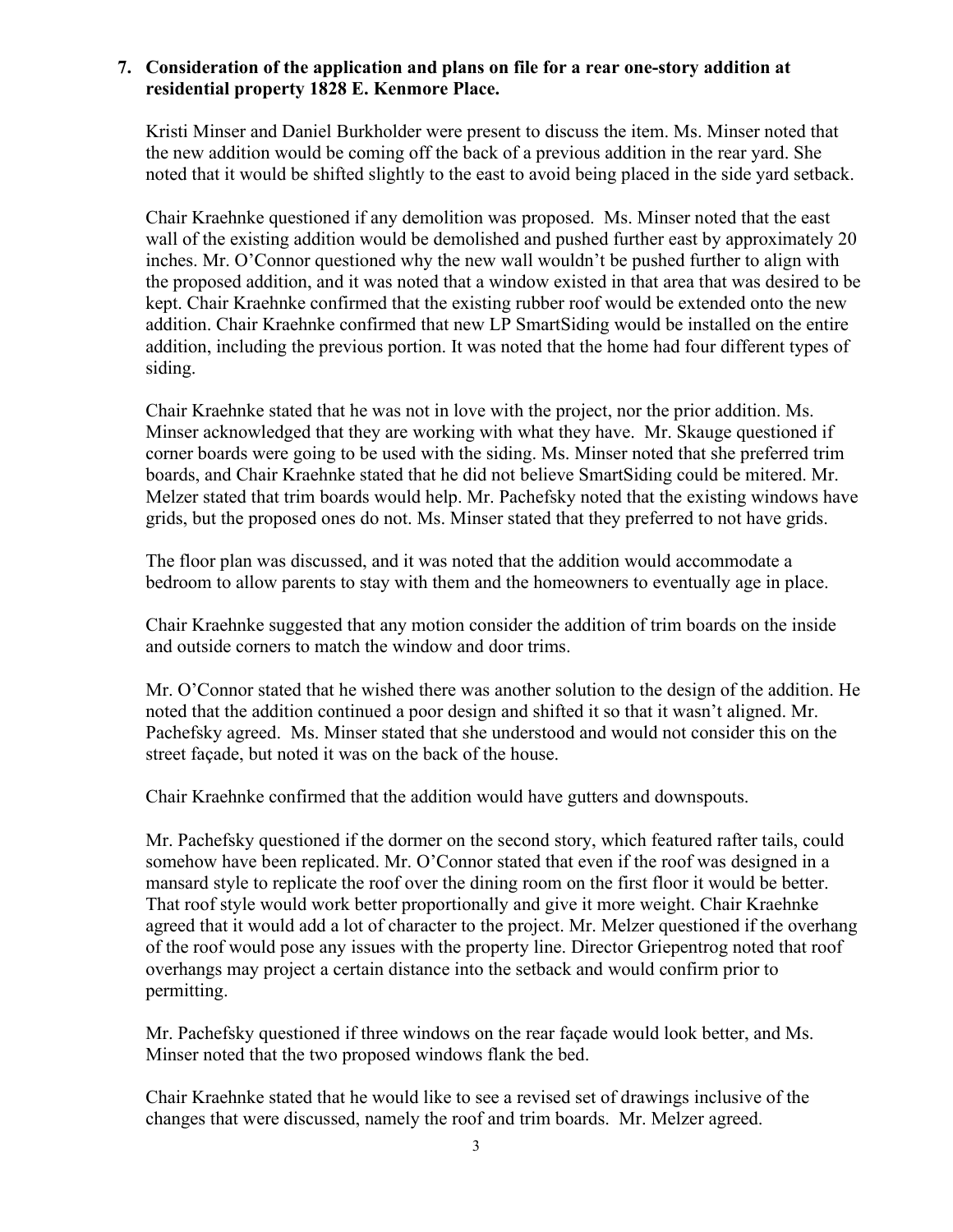No action was taken.

## **6. Consideration of the application and plans on file for a monument sign at commercial property 4451 N. Oakland Avenue.**

Teri Sullivan and Tom Kiebzak were present for this item. Director Griepentrog referenced his cover memo which reviewed the sign as a monument sign, albeit an untraditional version of one. Ms. Sullivan noted that the sign would be installed on a planter, which would be maintained on private property. She noted that the building is setback and hidden by two other properties, so they desired to have a sign closer to the right-of-way for visibility purposes. She stated that the planter would be 8 ft. wide, not 9 ft., as shown on the plan.

Ms. Loest questioned if the existing planter was Village-owned and whether it was on public or private property. Director Griepentrog confirmed that it was a Village-own planter and stated that he believed it may be on private property.

Chair Kraehnke confirmed that the intention is to center the planter on the bank of windows. Mr. O'Connor questioned if the sides of the planter angle out, and he was informed that they do not. Mr. O'Connor also questioned if the sign was a vinyl decal and whether or not it would be able to weather conditions. Mr. Kiebzak noted that the sign would not be a vinyl decal, but a dibond material meant for exterior installation. Chair Kraehnke questioned if the letters would be individually cut and was informed that it would be one solid sign face. Mr. Kiebzak noted that the planter would be gray, but they were unsure what shade of gray, but the sign face would match as close as possible.

Mr. O'Connor questioned if plants would be in the planter year-round. Ms. Sullivan confirmed that they would be. Director Griepentrog pointed out that his memo included reference to maintenance requirements that needed to be met.

Ms. Loest questioned if a planter had been used as a sign before. Director Griepentrog did not believe that it had. Ms. Sullivan stated that the sign manufacturer was very comfortable with the dibond sign being affixed to the planter, as proposed. She noted that holes will be drilled into the sign to allow it to be attached easily. Mr. Kiebzak noted that it could also be easily removed and replaced, if damaged. Mr. O'Connor stated that it was a good material for the proposed use. He advised the applicant to pay close attention to the color of the sign in relation to the planter.

Chair Kraehnke expressed concern in not seeing the actual planter to which the sign will be affixed. He noted that it may have rails or other trim elements and that he wanted to see the sign placed within the rails as opposed to on top of them, so as to retain the character of the planter.

Mr. Pachefsky moved to approve the plans, noting that the sign face shall be framed within the planter; seconded by Mr. Melzer. Vote 6-0.